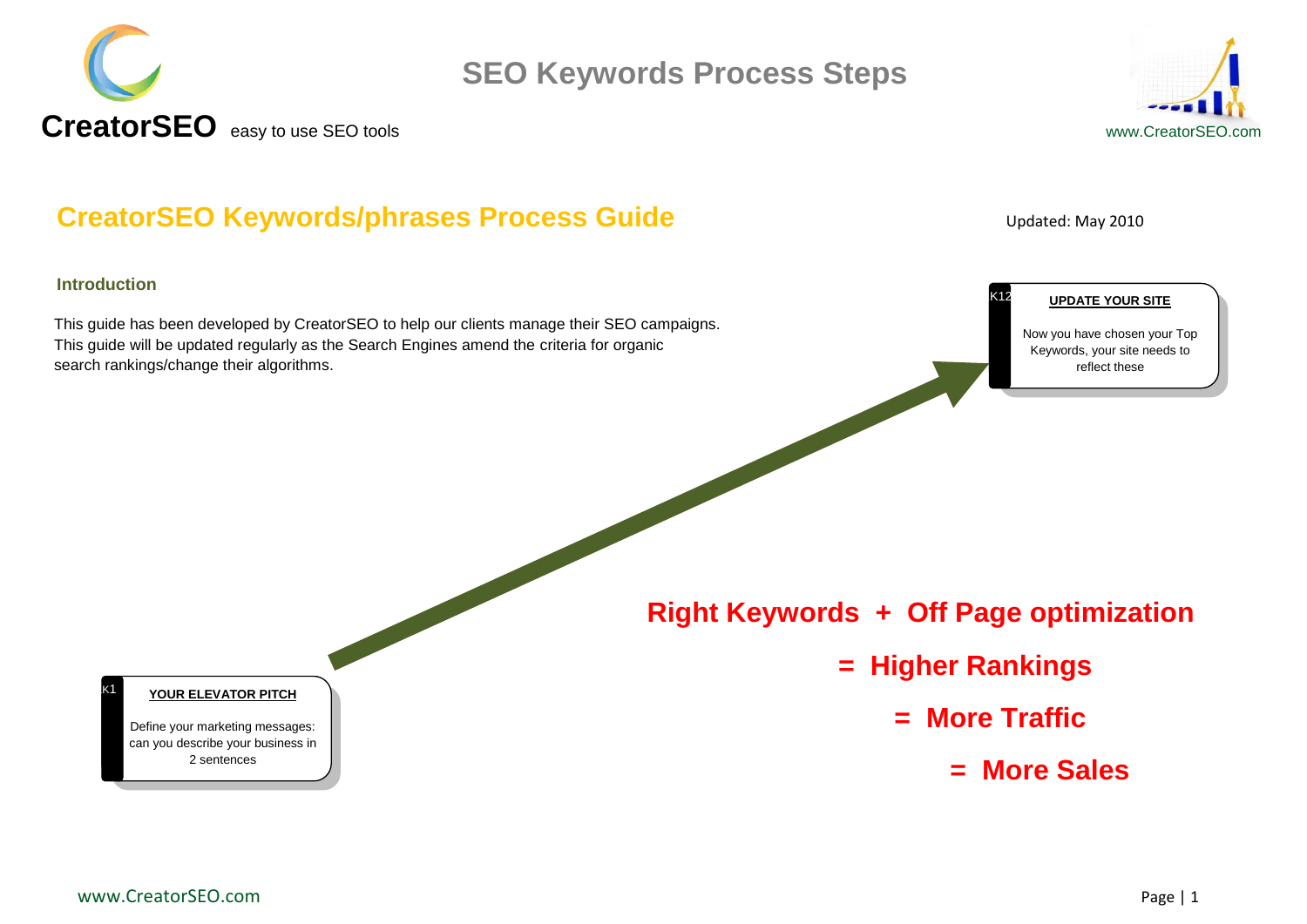



#### <span id="page-1-0"></span>**The SEO Keyword Process**

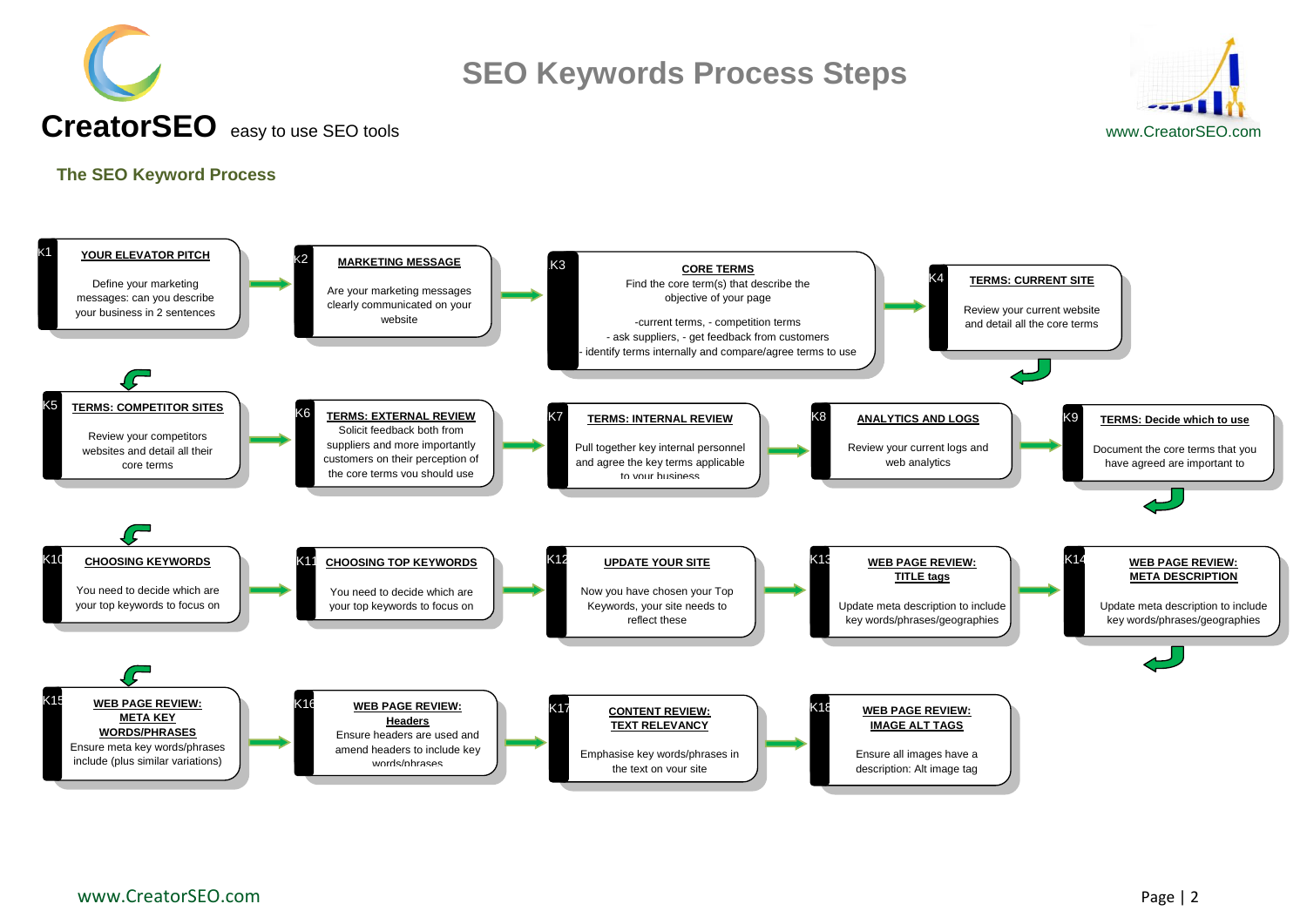



#### CreatorSEO easy to use SEO tools

#### Table of Contents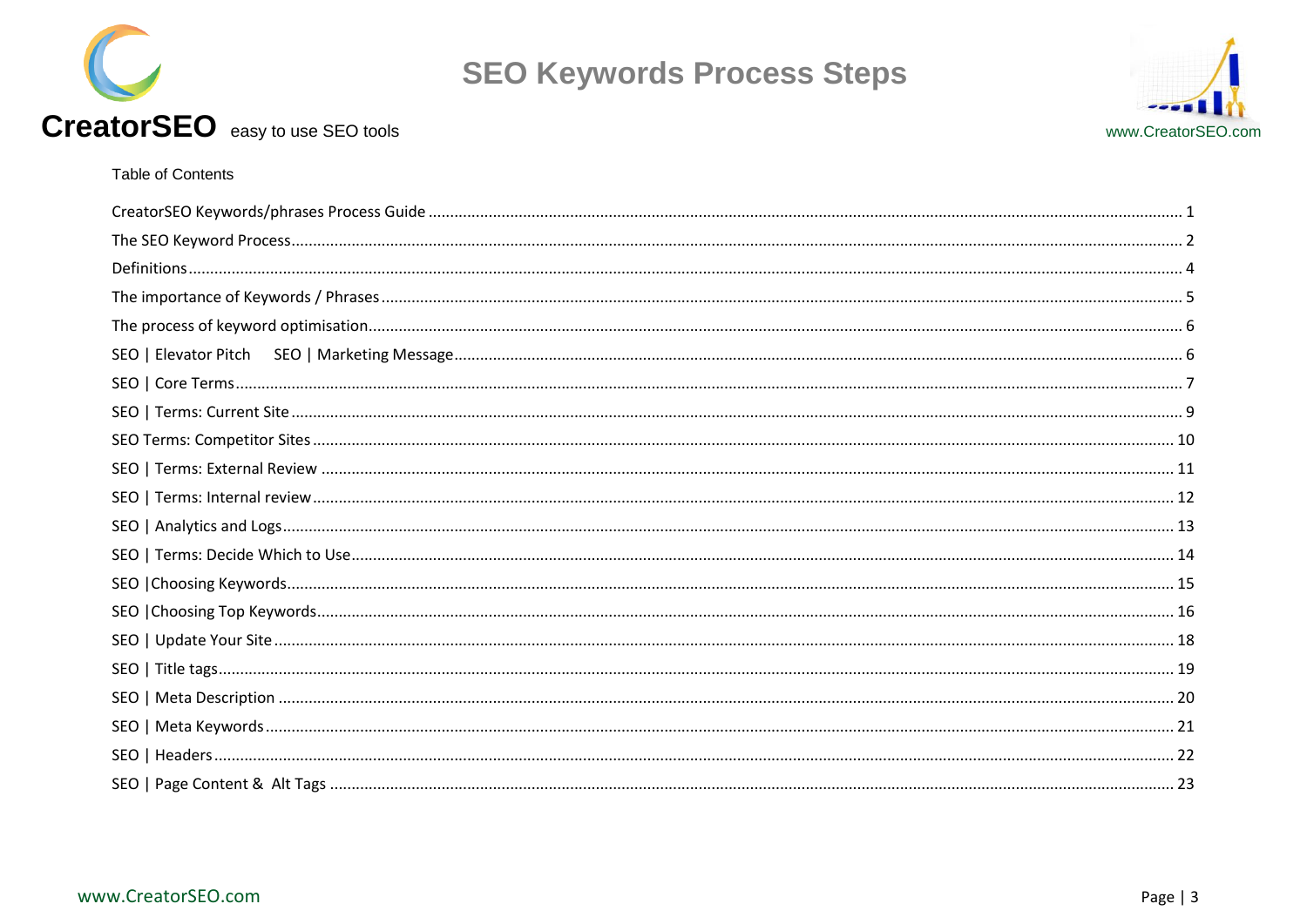



<span id="page-3-0"></span>**Definitions**

| <b>Keywords</b>              | Also known as search terms or query terms. Keywords are the word(s) and/or phrase(s) a user searches while using the internet:<br>these words make sure that you can be found! Keywords are the terms your customer or potential visitor uses when they type in a<br>search box (Google, Bing, Yahoo, etc.)                                                                                     |
|------------------------------|-------------------------------------------------------------------------------------------------------------------------------------------------------------------------------------------------------------------------------------------------------------------------------------------------------------------------------------------------------------------------------------------------|
|                              | A Search Engine Results Page (SERP) ranks indexed sites against the relevant terms.                                                                                                                                                                                                                                                                                                             |
|                              | Often large organisations make the mistake of using their own unique keyword terms or acronyms: then they wonder why their site<br>traffic is low.                                                                                                                                                                                                                                              |
| <b>Keyword Phrases</b>       | Keywords phases typically contain between 2 to 5 keywords. These are the phrases that visitors would typically use in search queries<br>to find your website.                                                                                                                                                                                                                                   |
| <b>Keyword Length</b>        | A longer search phrase is directly associated with better targeting and increased traffic. Most good keyword phrases are generally 2 to<br>5 words. As you add more content/pages to your site; you need to know and analyse your keywords especially for the landing pages.<br>Make sure you have the right keywords/phrases on the right pages.                                               |
| <b>Keyword Density</b>       | A measure of prominent keywords that appear in the content of a page. The keyword density is the percentage of times a keyword or<br>phrase appears on a web page compared to the total number of words on the page.                                                                                                                                                                            |
|                              | Keyword density is always considered to be important to search engine optimisation. However, as search engine algorithms differ for<br>each search engine and the algorithms are not advised, it is difficult to predict the optimum keyword density for all search engines. As<br>a general rule, we recommend a value of between 3 and 5% excluding stop words as an optimum keyword density. |
| <b>Keyword Marketing</b>     | Very important for internet marketing / search engine optimization (SEO). Keyword marketing is the promotion of keyword optimized<br>pages (words and links).                                                                                                                                                                                                                                   |
| Keyword<br><b>Submission</b> | Very important for internet marketing / search engine optimization (SEO). Usually used in relation to pay-per-click. Keyword<br>submission incorporates the selection, bid cost assessment and budgeting that users carry out when reviewing advertising networks.                                                                                                                              |
| <b>Keyword Stuffing</b>      | Negatively effects your search engine optimization (SEO). Keyword stuffing is the excessive use of lots of keywords with the intention<br>of influencing the search engines. Keyword stuffing is often used in conjunction with cloaking, doorway sites and hidden text.                                                                                                                        |
| <b>Keyword Targeting</b>     | Generic keyword terms (e.g. insurance) may occasionally result in high rankings. Being more specific usually will result in higher<br>rankings and more conversions (e.g. car insurance, London, UK).                                                                                                                                                                                           |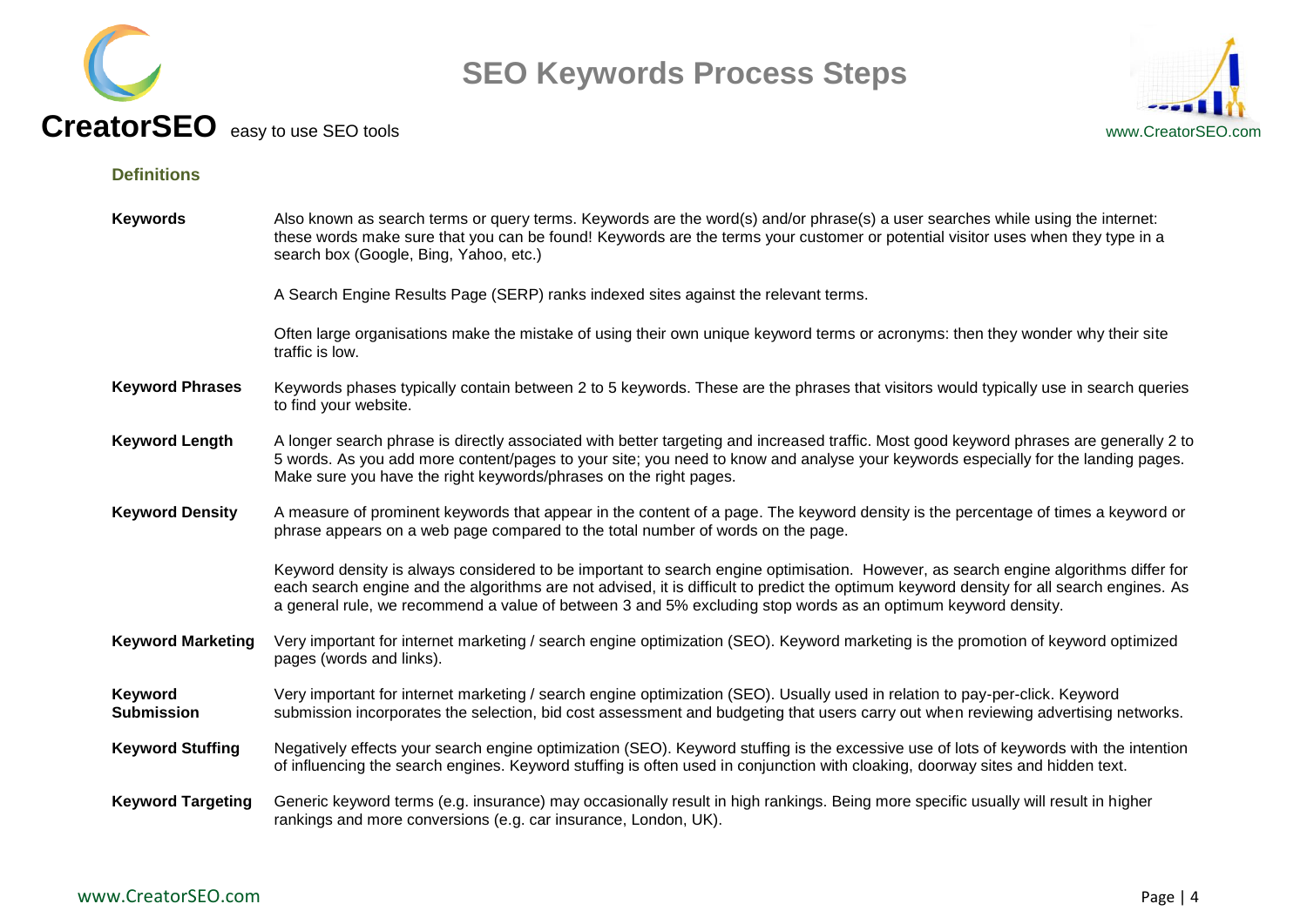



#### <span id="page-4-0"></span>**The importance of Keywords / Phrases**

Knowing and using the correct Keywords / Phrases is one of the most crucial aspects of a successful search engine optimization (SEO) campaign. The internet is dynamic and constantly changing; new competitors, search words change and so on. You need review and manage your keywords/phrases on an on-going basis for successful SEO, it's an ongoing process!

Selecting the right keywords will help improve your return on investment in internet marketing. Once you have identified the right keywords, you need analyze, prioritize and organize these and use them in your site to bring you the right traffic. Knowing the right keywords forms the basis for successful and consistent internet marketing campaigns.



Before you begin any SEO/ internet marketing campaign you must select your keywords / phrases.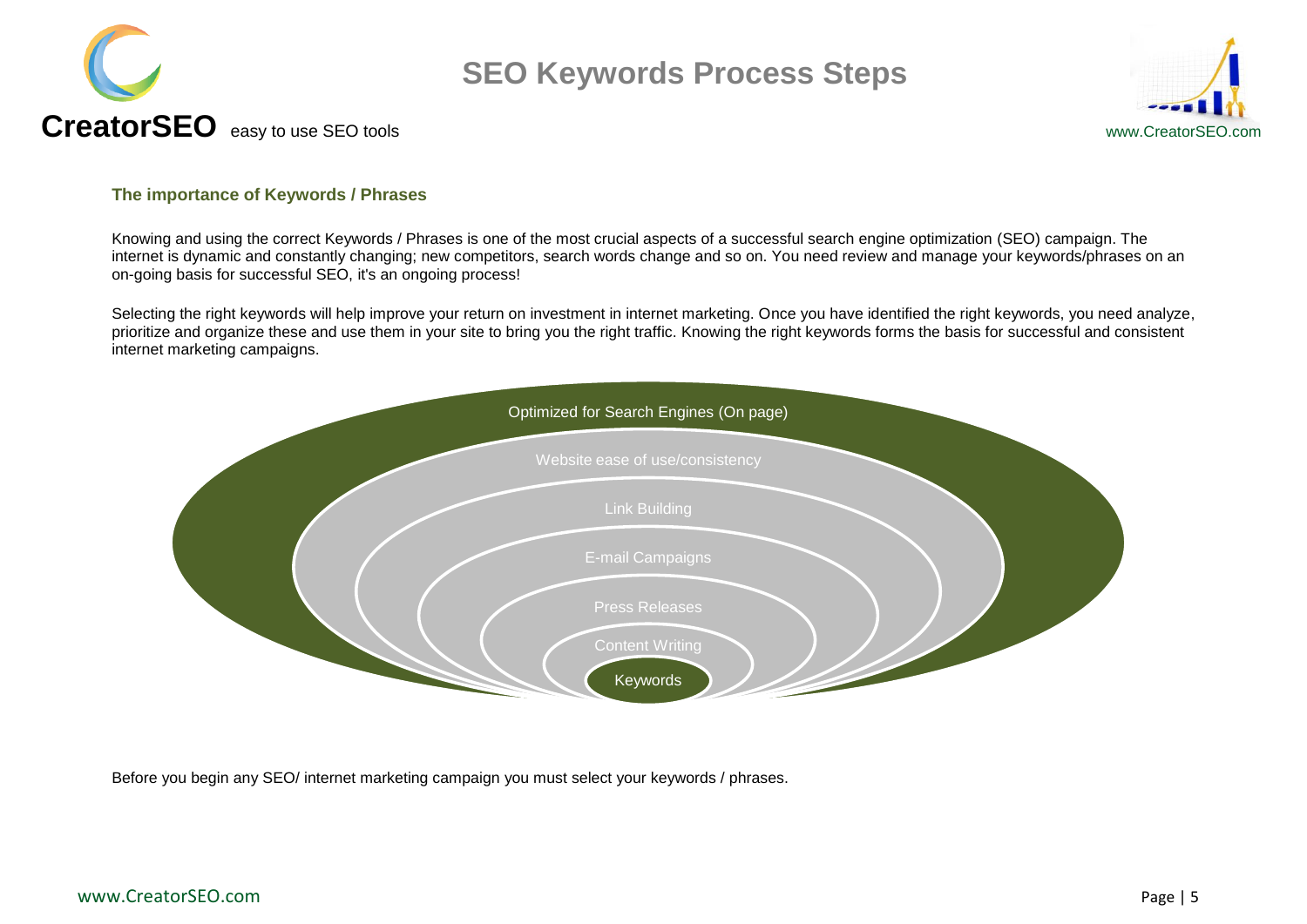



#### <span id="page-5-0"></span>**The process of keyword optimisation**

Before you begin any SEO / Internet marketing campaign you must select your keywords / phrases. Sounds simple, so what do you need to do? Follow this process as a guide to getting your Keywords right and beat your Competition.

Remember getting high rankings on the search engines is all about knowing what your competitors are doing and then for you to do better!

<span id="page-5-1"></span>

|                                           | <b>Process step</b>                                                                                        | <b>Explanation</b>                                                                                                                                                                                                                                                                                                                                                                                                                                                      |
|-------------------------------------------|------------------------------------------------------------------------------------------------------------|-------------------------------------------------------------------------------------------------------------------------------------------------------------------------------------------------------------------------------------------------------------------------------------------------------------------------------------------------------------------------------------------------------------------------------------------------------------------------|
| <b>SEO   Elevator</b><br><b>Pitch</b>     | YOUR ELEVATOR PITCH<br>Define your marketing messages:<br>can you describe your business in<br>2 sentences | K1<br>In 2 sentences, describe/sell the service/product that you are offering to potential customers.<br>An elevator pitch is often a single and key part of your marketing program. It should be both<br>succinct and compelling. An effective elevator pitch could include:<br>A description of your offering and why it is needed (benefits)<br>An explanation to why you are the right supplier (key differentiators and skills)<br>And a hook to generate interest |
| SEO<br><b>Marketing</b><br><b>Message</b> | <b>MARKETING MESSAGE</b><br>Are your marketing messages<br>clearly communicated on your<br>website         | K2<br>Your potential customers need to clearly get your marketing message(s) from your website. Your<br>site (meta title, meta description, keywords and phrases, content, and so on) need to be<br>consistent and support your elevator pitch.                                                                                                                                                                                                                         |
|                                           |                                                                                                            |                                                                                                                                                                                                                                                                                                                                                                                                                                                                         |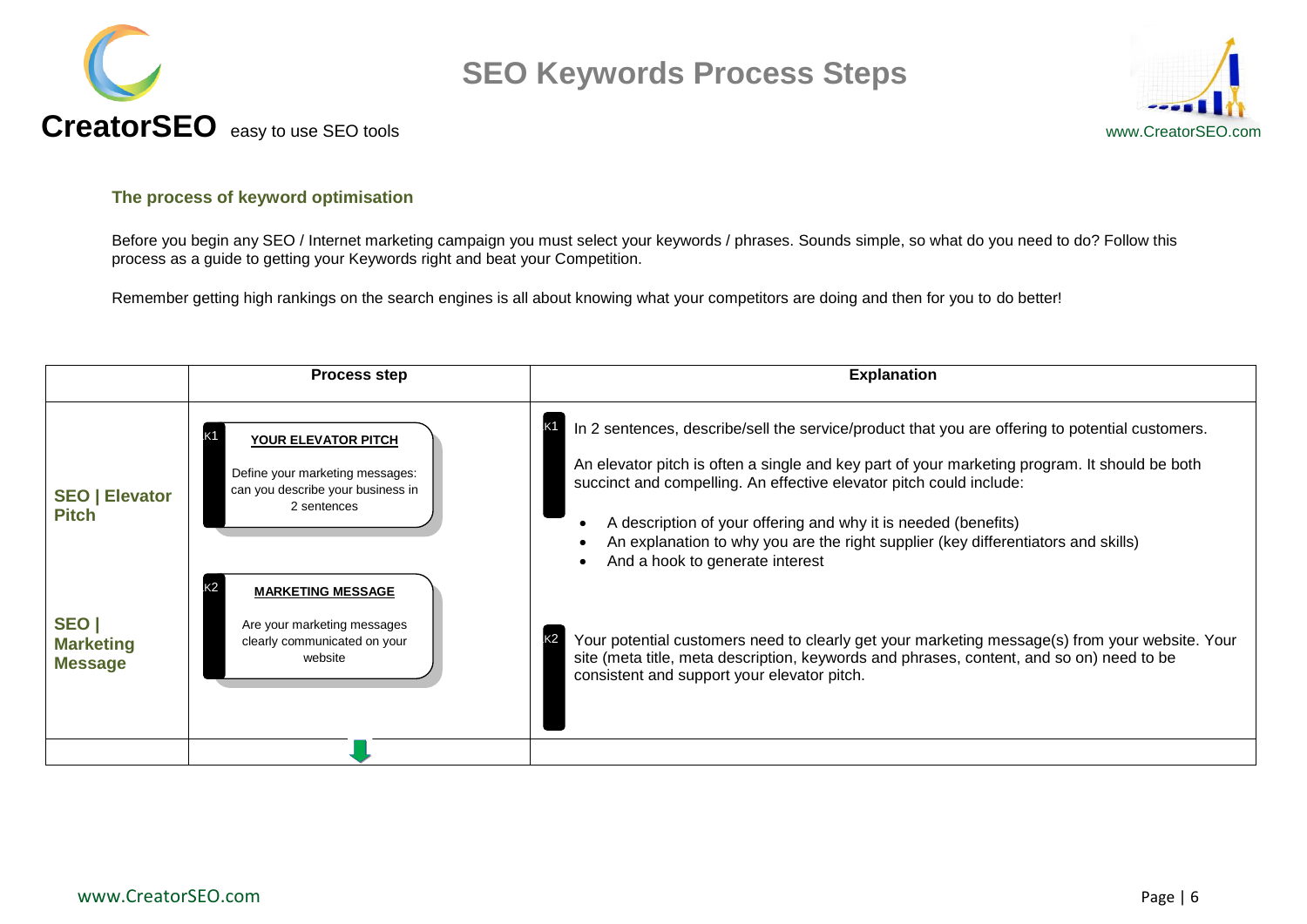



<span id="page-6-0"></span>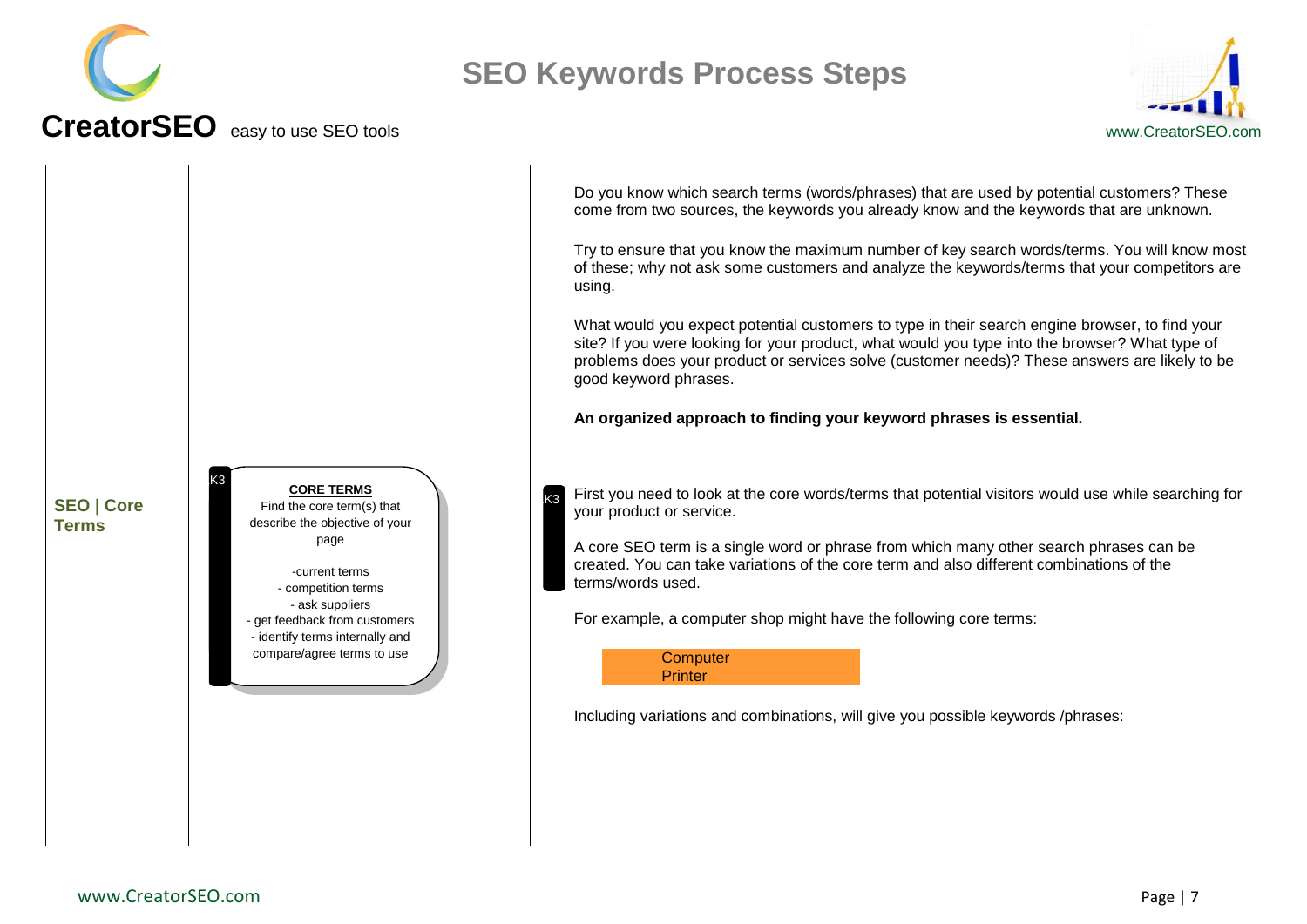



| Computer<br><b>Printer</b>                                                                                                                                                                                                                                                                                                                          |
|-----------------------------------------------------------------------------------------------------------------------------------------------------------------------------------------------------------------------------------------------------------------------------------------------------------------------------------------------------|
| <b>Computer monitors</b><br><b>Laser printer</b>                                                                                                                                                                                                                                                                                                    |
| Personal computer<br>Inkjet printer                                                                                                                                                                                                                                                                                                                 |
| Desktop computer<br><b>Presentation paper</b>                                                                                                                                                                                                                                                                                                       |
| Laptop computer<br>Inkjet paper                                                                                                                                                                                                                                                                                                                     |
|                                                                                                                                                                                                                                                                                                                                                     |
| <b>Printer paper</b>                                                                                                                                                                                                                                                                                                                                |
| The general rule is that you have a maximum of 3 core terms optimized per page.                                                                                                                                                                                                                                                                     |
| You can optimize this same page for many more keywords provided they branch from the<br>chosen key terms. The core term(s) are the focus of the page and the other keywords /phrases<br>are variations/combinations of these.                                                                                                                       |
| Core terms usually have up to 3 words in them. The core term must not be too broad (unlikely to<br>be found) and should not be too specific (missing out on traffic who don't use this specific term).<br>If the core term does not accurately describe the page's objective or is not bringing traffic to your<br>site, then it's not a core term. |
| Core terms need to be as simple as possible. At this stage do not worry about all the word<br>variations or combinations. Make sure you chose the core term(s) that adequately describe the<br>topic or the objective of the page being optimized.                                                                                                  |
| Remember this is a continuous process; you will discover new core terms, your business                                                                                                                                                                                                                                                              |
| changes, customers use new search patterns and so on. Research these new terms using this<br>process.                                                                                                                                                                                                                                               |
|                                                                                                                                                                                                                                                                                                                                                     |
|                                                                                                                                                                                                                                                                                                                                                     |
|                                                                                                                                                                                                                                                                                                                                                     |
|                                                                                                                                                                                                                                                                                                                                                     |
|                                                                                                                                                                                                                                                                                                                                                     |
|                                                                                                                                                                                                                                                                                                                                                     |
| How to identify the core SEO terms:                                                                                                                                                                                                                                                                                                                 |
| To identify the core terms) it is recommended to                                                                                                                                                                                                                                                                                                    |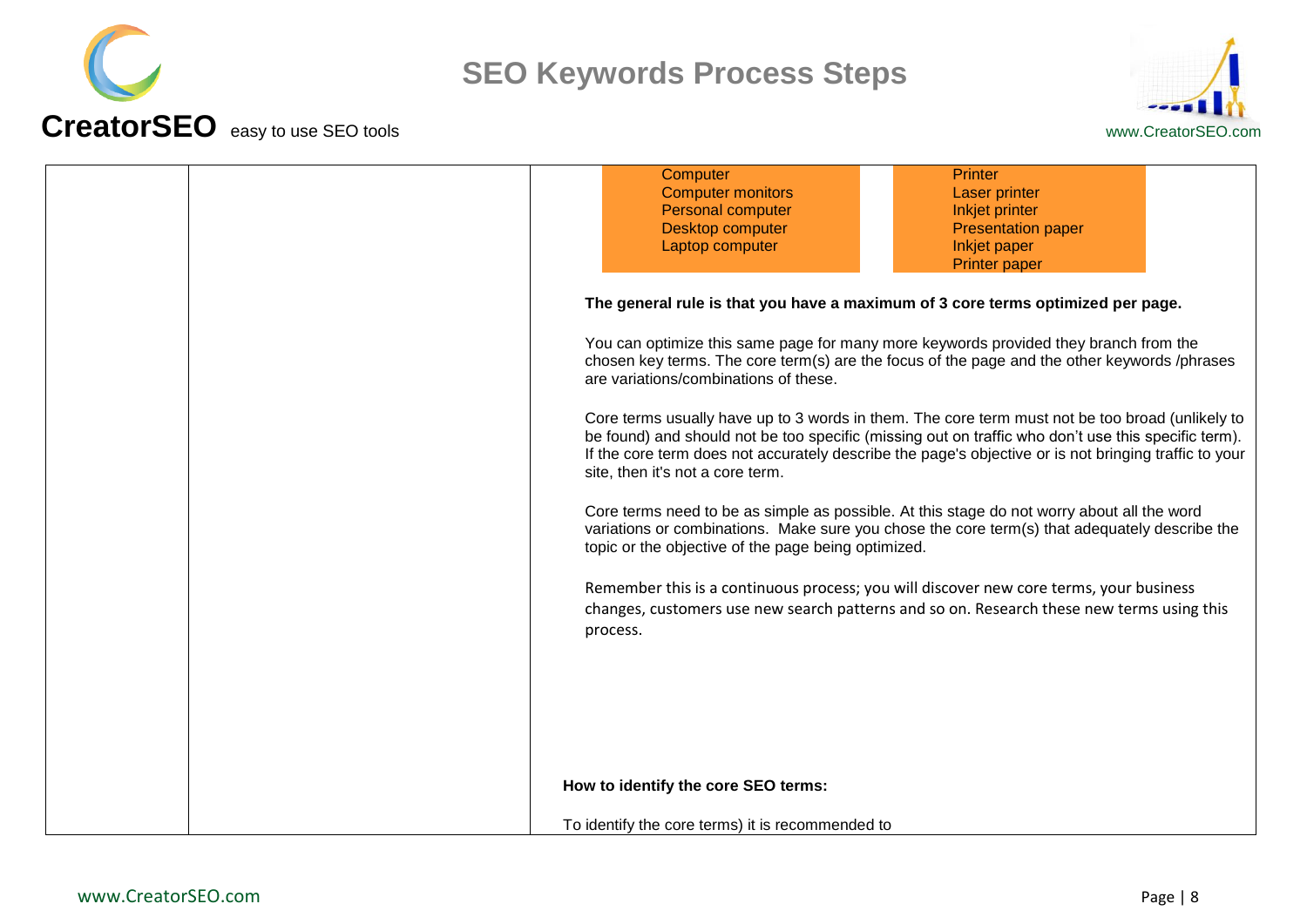



<span id="page-8-0"></span>

|                                            |                                                                                            | Review the terms used on your website<br>1.<br>Review the terms your competition are using<br>2.<br>Identify new terms internally (sales and marketing are a good source)<br>3.<br>Review with your suppliers and<br>4.<br>Discuss with trusted customers (find out what they perceive to be key terms)                                                                                |
|--------------------------------------------|--------------------------------------------------------------------------------------------|----------------------------------------------------------------------------------------------------------------------------------------------------------------------------------------------------------------------------------------------------------------------------------------------------------------------------------------------------------------------------------------|
|                                            |                                                                                            |                                                                                                                                                                                                                                                                                                                                                                                        |
|                                            | <b>TERMS: CURRENT SITE</b><br>Review your current website and<br>detail all the core terms | Review your current website and document the core terms. You need to review the site in detail to<br>ensure you pick up all the core terms: some maybe on the site for years and forgotten about or no<br>longer relevant. Look for unique terminology.<br>When you review the site you need to look at the terms not just in the page content but also in all<br>the following areas: |
| <b>SEO   Terms:</b><br><b>Current Site</b> | <b>Creator SEO Tool</b><br><b>Keyword Analysis</b>                                         | <b>Marketing pitch</b><br><b>Title tags</b><br>Meta keyword tags<br>Meta description tags<br>Page content<br><b>Headers</b><br><b>Navigation words</b>                                                                                                                                                                                                                                 |
|                                            |                                                                                            | Review each landing page and document the core terms for each page. These terms should tie in<br>with the marketing pitch for your organisation.<br>- It is not uncommon to find that the Meta tag terms do not agree with the terms of your marketing<br>pitch or the terms mainly used on your site                                                                                  |
|                                            |                                                                                            |                                                                                                                                                                                                                                                                                                                                                                                        |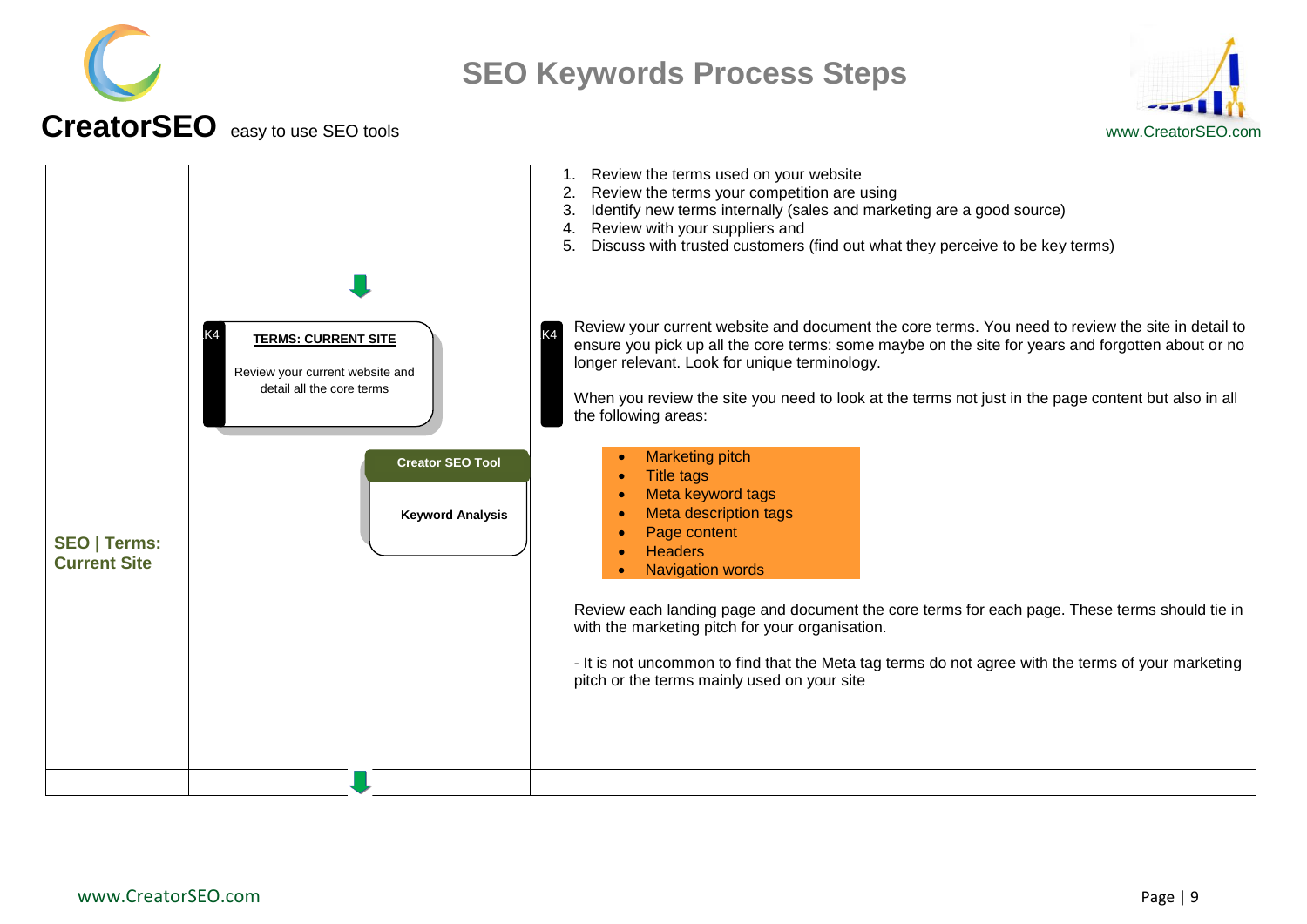



<span id="page-9-0"></span>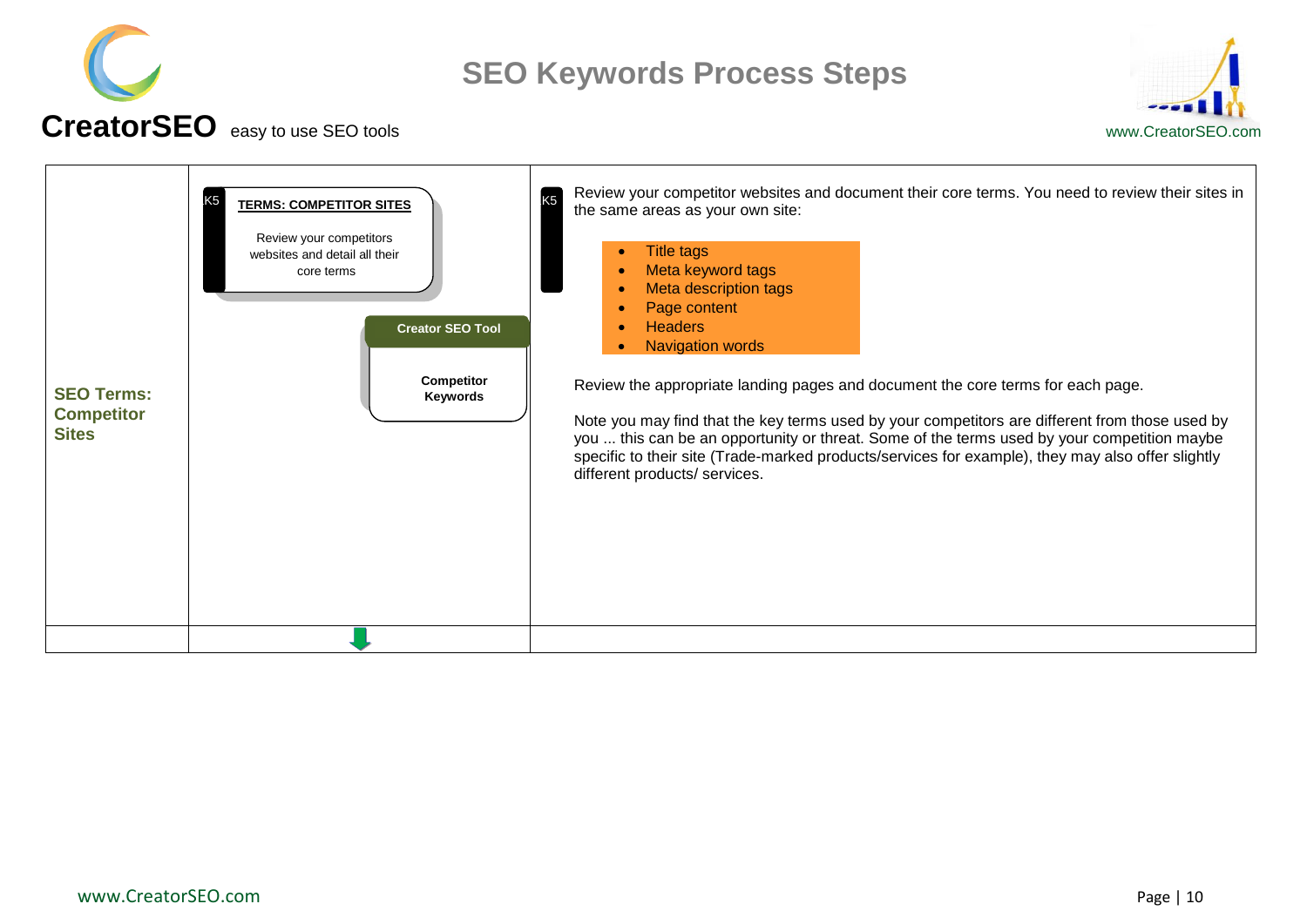



<span id="page-10-0"></span>

| <b>SEO   Terms:</b><br><b>External</b><br><b>Review</b> | <b>TERMS: EXTERNAL REVIEW</b><br>Solicit feedback both from<br>suppliers and more importantly<br>customers on their perception of<br>the core terms you should use | Solicit feedback both from suppliers and customers on their perception of your core terms. What<br>K <sub>6</sub><br>core terms do they believe should use on your site.<br>It is recommended that you prepare key questions to put to your suppliers and customers. If<br>possible you should interview the supplier/customer face-to-face to clarify answers if needed and<br>read body language.<br>Develop the questions that are most suitable for your website, product or service. Sample<br>questions that could be used are listed below:<br>What terms would you use when searching for product or service X?<br>Would you use broad or specific search terms? and why?<br>What would you like to see on our website? What do you want to get from our site?<br>What do we do well?<br>What is not done well on our site?<br>What solutions do we provide?<br>Are there any geographical phrases that are important?<br>Are quality credentials important? |
|---------------------------------------------------------|--------------------------------------------------------------------------------------------------------------------------------------------------------------------|----------------------------------------------------------------------------------------------------------------------------------------------------------------------------------------------------------------------------------------------------------------------------------------------------------------------------------------------------------------------------------------------------------------------------------------------------------------------------------------------------------------------------------------------------------------------------------------------------------------------------------------------------------------------------------------------------------------------------------------------------------------------------------------------------------------------------------------------------------------------------------------------------------------------------------------------------------------------|
|                                                         |                                                                                                                                                                    |                                                                                                                                                                                                                                                                                                                                                                                                                                                                                                                                                                                                                                                                                                                                                                                                                                                                                                                                                                      |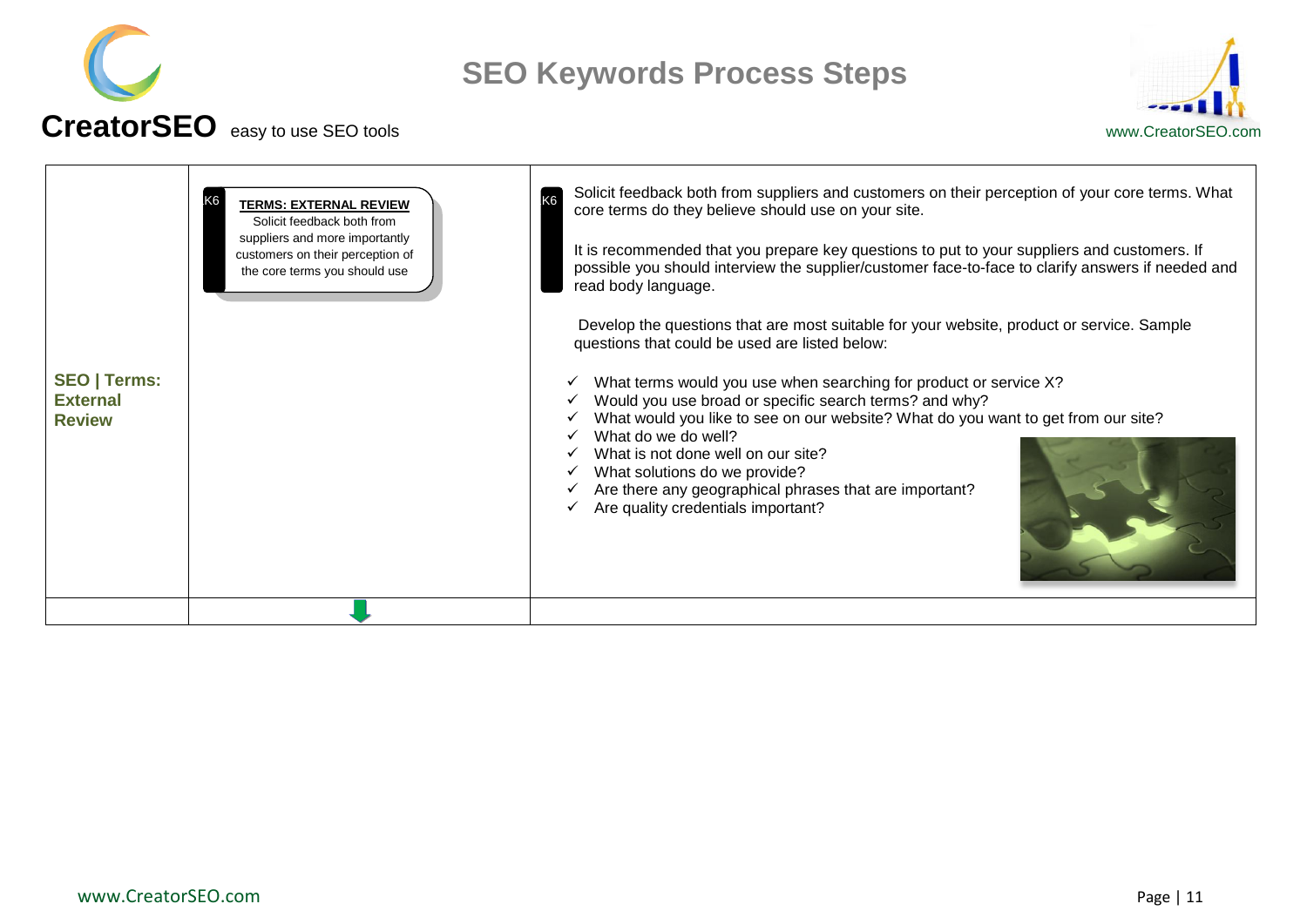



<span id="page-11-0"></span>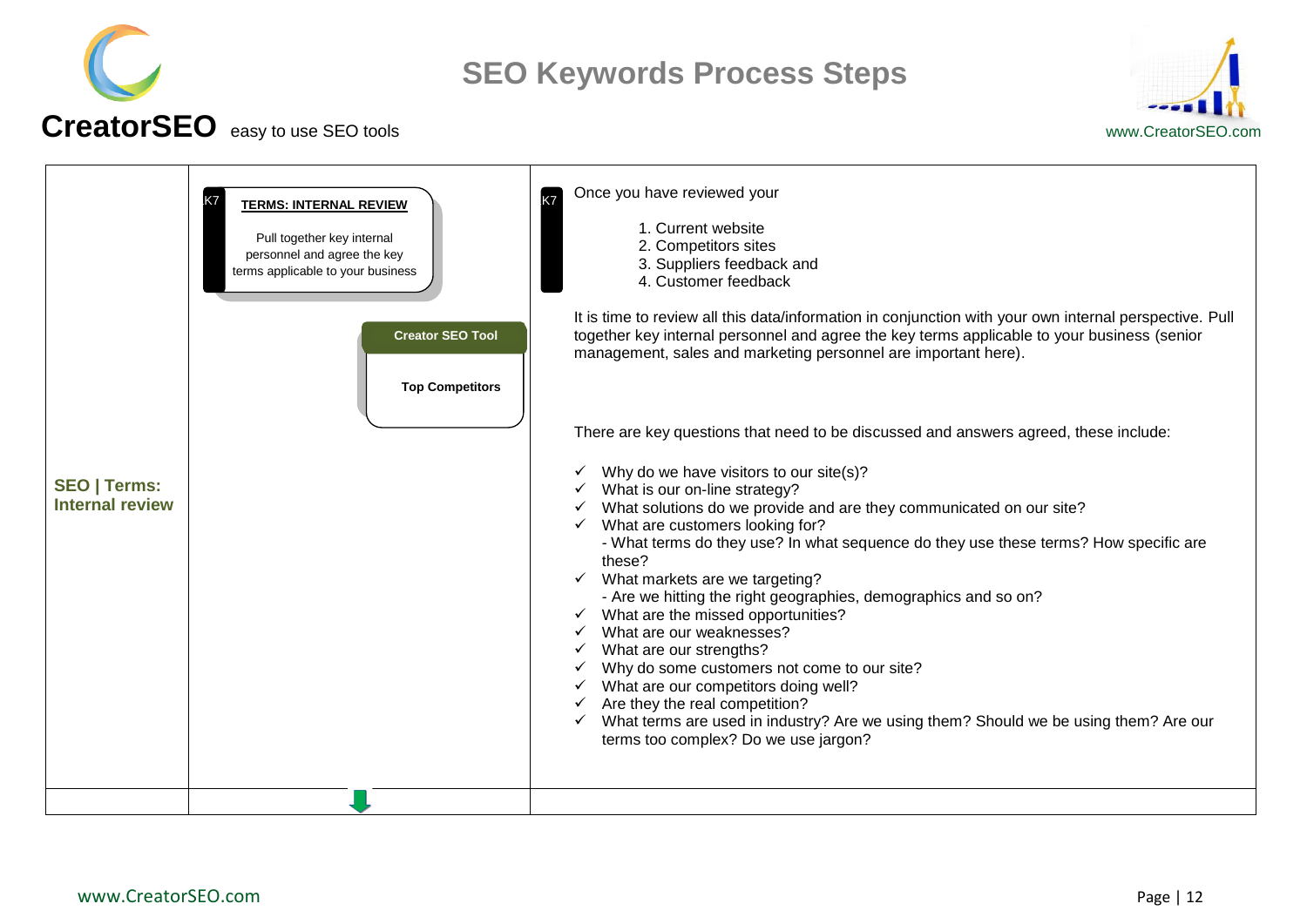



<span id="page-12-0"></span>

| <b>SEO   Analytics</b><br>and Logs | K <sub>8</sub><br><b>ANALYTICS AND LOGS</b>   | Use your existing logs and website analytics to find out:                                                                                                                               |
|------------------------------------|-----------------------------------------------|-----------------------------------------------------------------------------------------------------------------------------------------------------------------------------------------|
|                                    | Review your current logs and web<br>analytics | What keywords are being searched on/convert to traffic<br>Where is your traffic coming from<br>How do customers find your site (referrals, organic searches, pay per click, and so on). |
|                                    |                                               | This is very useful information when you are deciding which core terms to use and the associated keywords/<br>phrases.                                                                  |
|                                    |                                               |                                                                                                                                                                                         |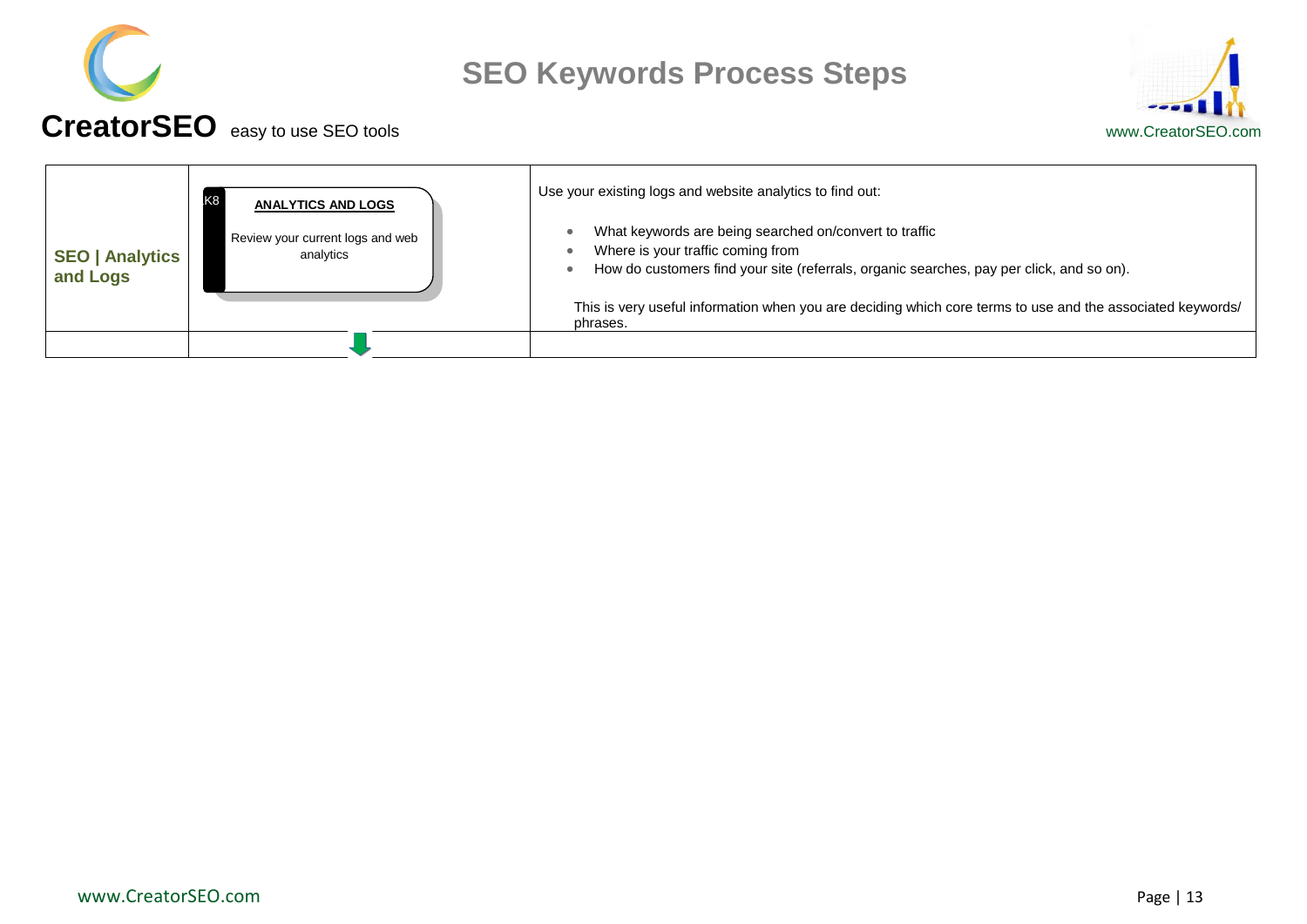



<span id="page-13-0"></span>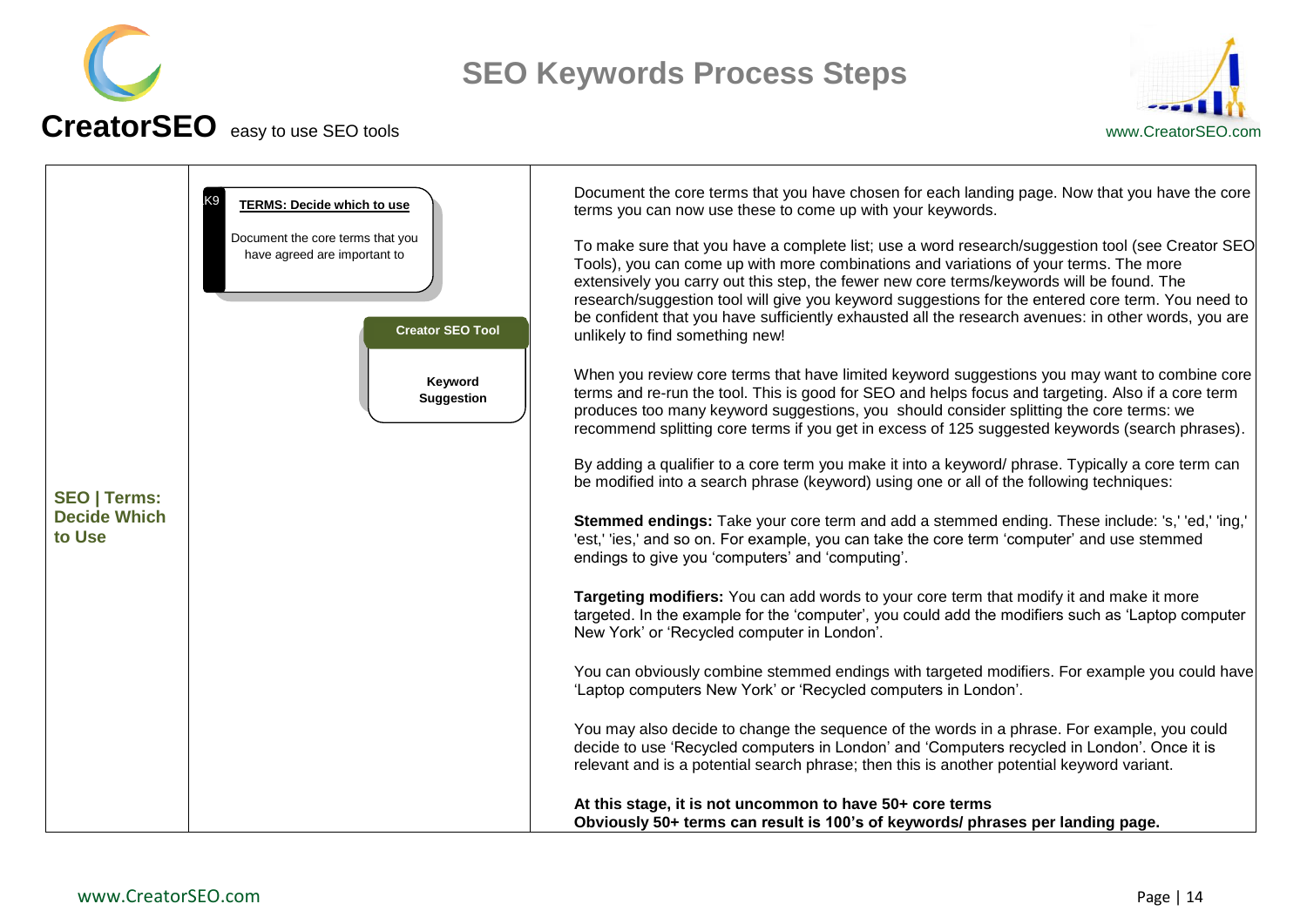



<span id="page-14-0"></span>**SEO |Choosing Keywords** You cannot optimize 100"s of keywords per landing page. The ultimate goal at this stage is to end up with very tightly focused groups of keywords that will be optimized most effectively on your website. Single-word search queries generally produce the highest volume of results but have the lowest amount of conversions/targeted traffic. Many users of the internet start a search with single-word keywords which usually yield poor results. They then keep refining (adding more words, modifiers and so on) their search till they find the right word combination(s) to give them the results they are looking for. **Your job is to predict the right word (keywords) combinations and rank highly for these.** Two and three word search queries are used by users of the internet in far greater numbers than single keywords: targeting. Therefore you should put your optimization efforts into multiple-word phrases. Optimizing these phrases will result in higher traffic volumes to your site and a higher conversion rate. **Keyword Stemmed endings and Targeting modifiers:** Remember you can add these to your core terms to make more keywords. Stemmed variations of the core terms/keywords are often what are used by your customers when they are searching. The combination of keywords and stemmed variations may also vield significant results. **Localization:** Broad non-localized phrases will increase traffic but these may not bring the right customers. By localizing your keywords, this is effectively targeting a specific market that usually has a greater return on investment. You need to review all the keywords and decide which ones are of higher importance to your customers and generate more conversions for you. You need to identify the keywords that provide the best opportunities and will have a more immediate impact on your traffic and conversions. **K10 CHOOSING KEYWORDS NEXT READER** You need to decide which are your top keywords to focus on **Keyword Difficulty Creator SEO Tool**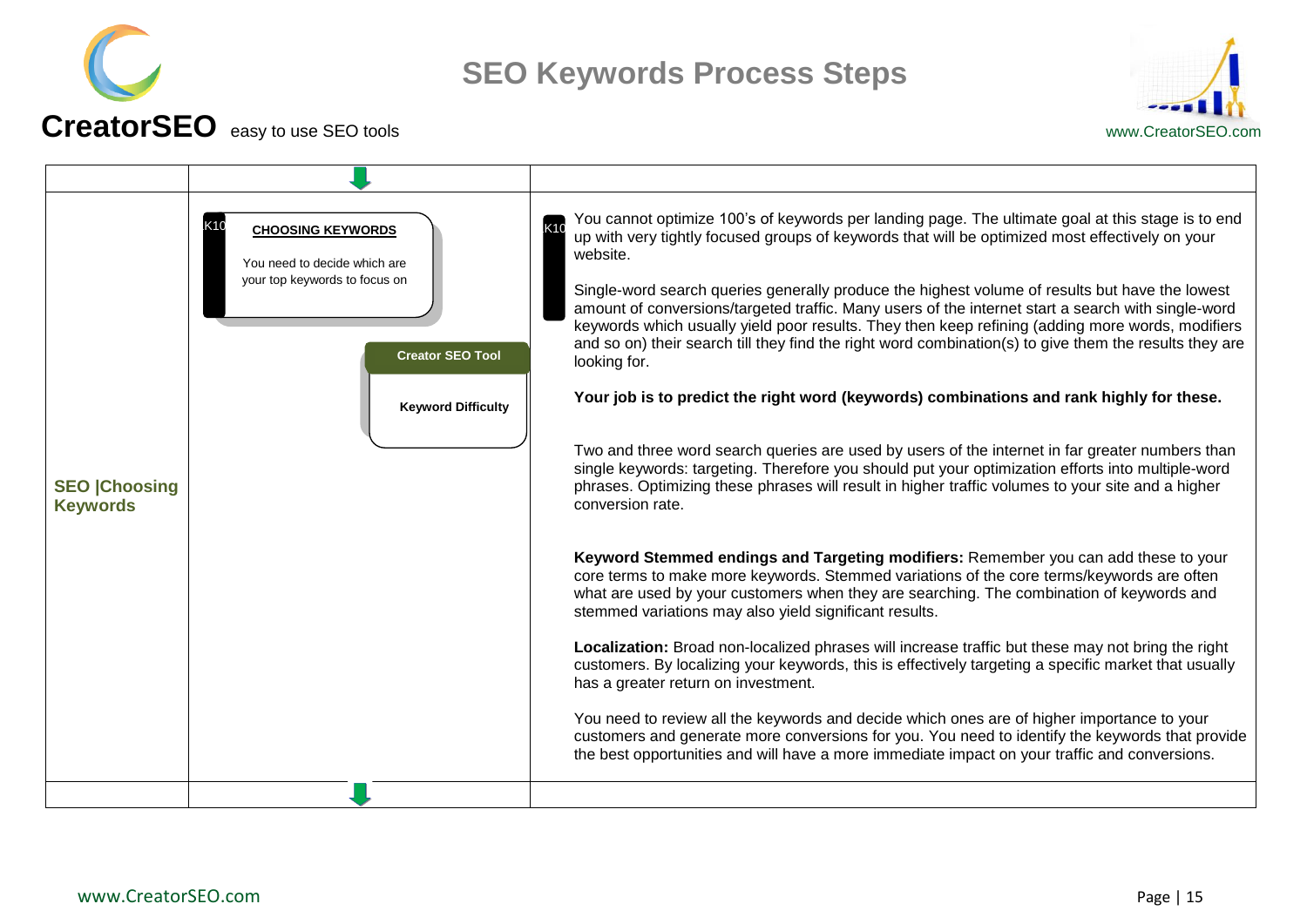



<span id="page-15-0"></span>

|                                            | Κ1<br><b>CHOOSING TOP KEYWORDS</b><br>You need to decide which are<br>your top keywords to focus on<br><b>Creator SEO Tool</b><br><b>Keyword Difficulty</b> | When choosing your top keywords or eliminating keywords: make sure you fully understand what<br><b>K11</b><br>your customers are looking for. Remember the customer types in their search phrases - you need<br>to know what these are and which gives you the best return.<br>The following items are key to identifying which are your top keywords:<br><b>Search Popularity</b><br>✓<br>Relevance<br>Competition<br>Return On Investment (ROI)/Convertibility<br>It is recommended that you use a spreadsheet for this exercise. A typical layout is as follows: |                 |
|--------------------------------------------|-------------------------------------------------------------------------------------------------------------------------------------------------------------|---------------------------------------------------------------------------------------------------------------------------------------------------------------------------------------------------------------------------------------------------------------------------------------------------------------------------------------------------------------------------------------------------------------------------------------------------------------------------------------------------------------------------------------------------------------------|-----------------|
|                                            |                                                                                                                                                             | ROI/<br>Search<br>Keywords<br>Relevance<br>Competition<br>Popularity<br>Conversions<br><b>Top Keywords</b>                                                                                                                                                                                                                                                                                                                                                                                                                                                          | Landing<br>Page |
|                                            |                                                                                                                                                             |                                                                                                                                                                                                                                                                                                                                                                                                                                                                                                                                                                     |                 |
| <b>SEO Choosing</b><br><b>Top Keywords</b> |                                                                                                                                                             |                                                                                                                                                                                                                                                                                                                                                                                                                                                                                                                                                                     |                 |
|                                            |                                                                                                                                                             |                                                                                                                                                                                                                                                                                                                                                                                                                                                                                                                                                                     |                 |
|                                            |                                                                                                                                                             | <b>All Keywords</b>                                                                                                                                                                                                                                                                                                                                                                                                                                                                                                                                                 |                 |
|                                            |                                                                                                                                                             |                                                                                                                                                                                                                                                                                                                                                                                                                                                                                                                                                                     |                 |
|                                            |                                                                                                                                                             |                                                                                                                                                                                                                                                                                                                                                                                                                                                                                                                                                                     |                 |
|                                            |                                                                                                                                                             |                                                                                                                                                                                                                                                                                                                                                                                                                                                                                                                                                                     |                 |
|                                            |                                                                                                                                                             |                                                                                                                                                                                                                                                                                                                                                                                                                                                                                                                                                                     |                 |
|                                            |                                                                                                                                                             | Search Popularity is the number of times that each keyword/ phrase is searched on a daily,<br>monthly or yearly basis. Although the actual numbers are important, the relationship or<br>comparison with your other keywords is more relevant. Popularity depends on many factors and<br>can be skewed depending on time of year, geography and so on.                                                                                                                                                                                                              |                 |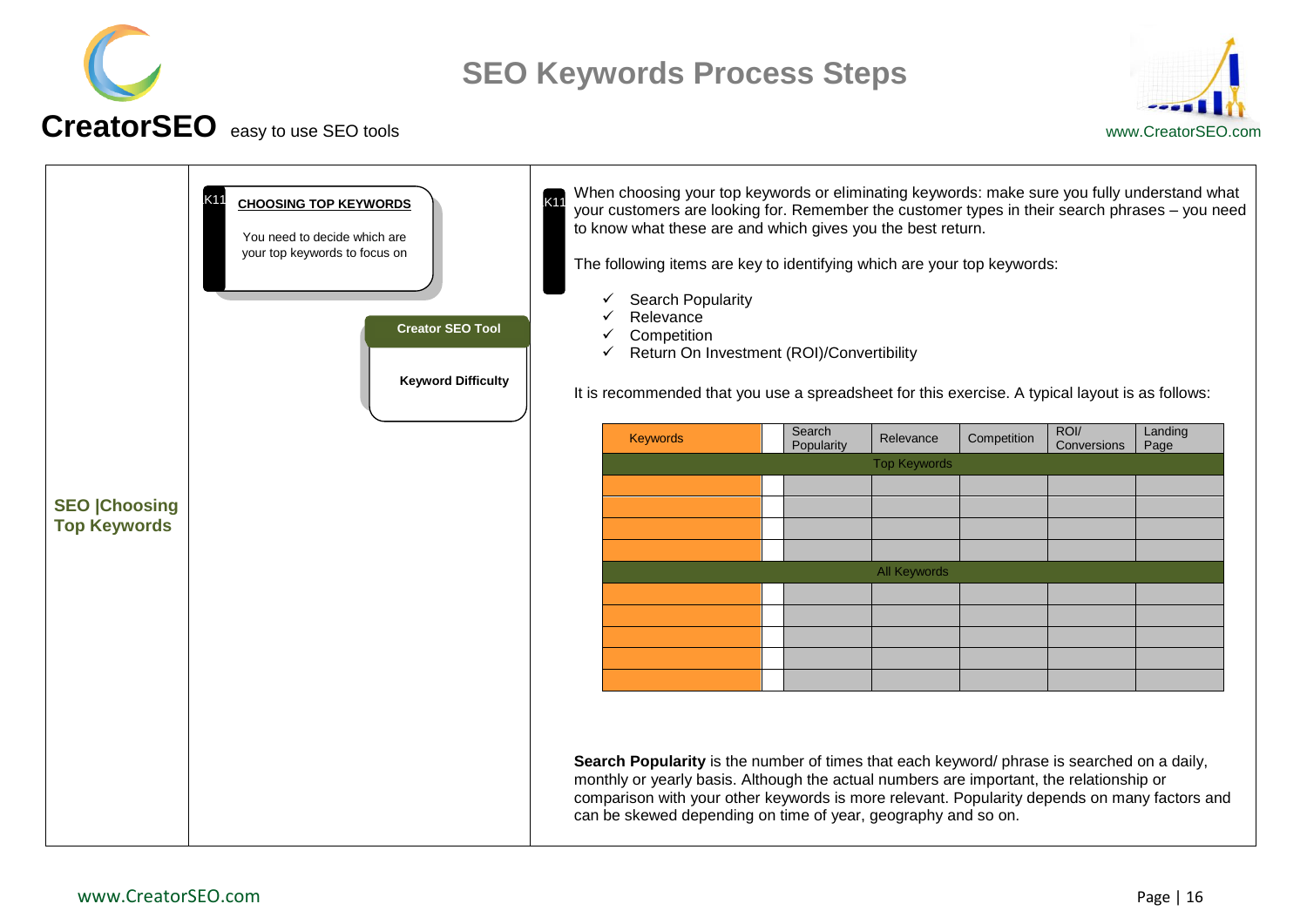



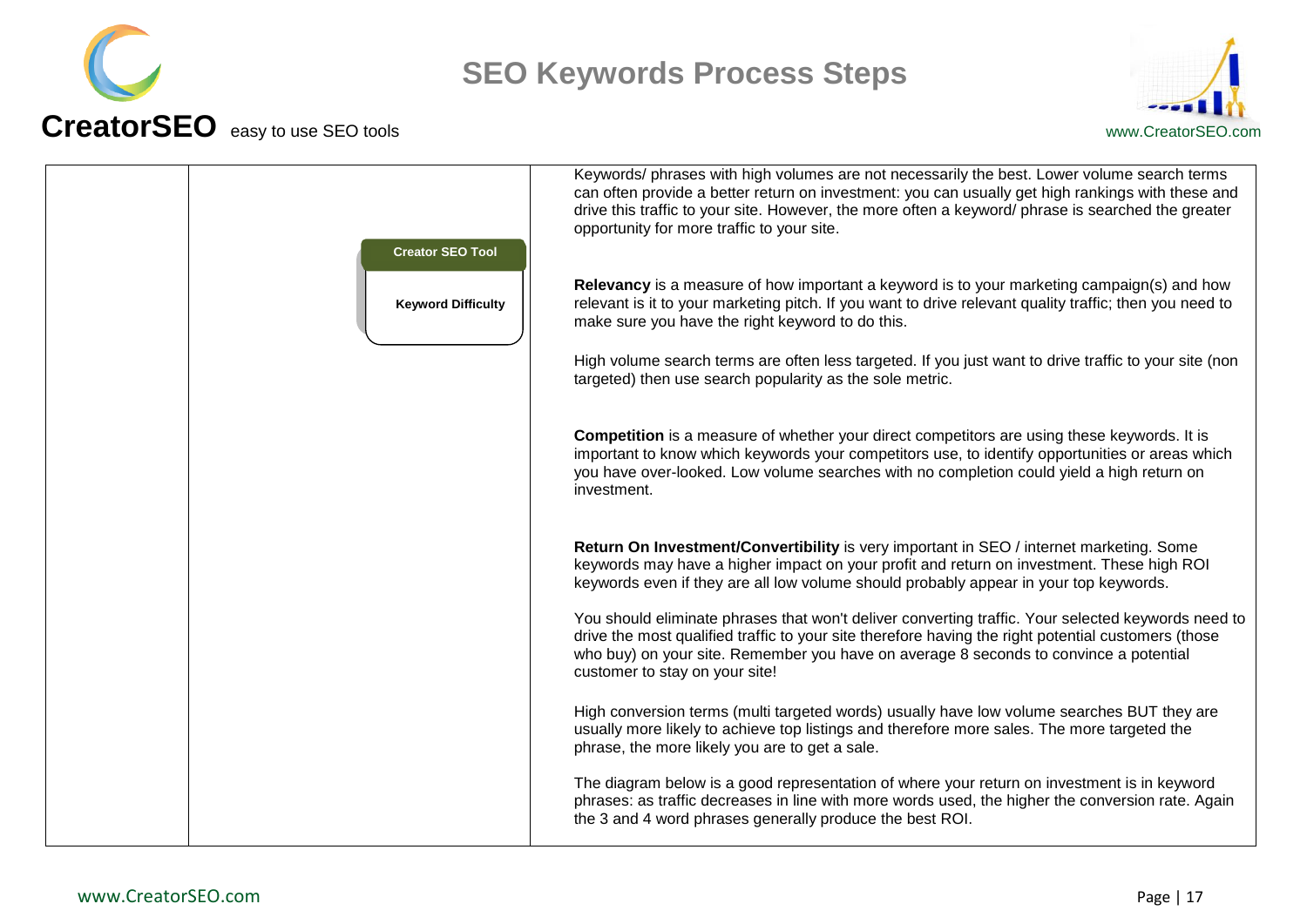



#### **CreatorSEO** easy to use SEO toolswww.CreatorSEO.com

<span id="page-17-0"></span>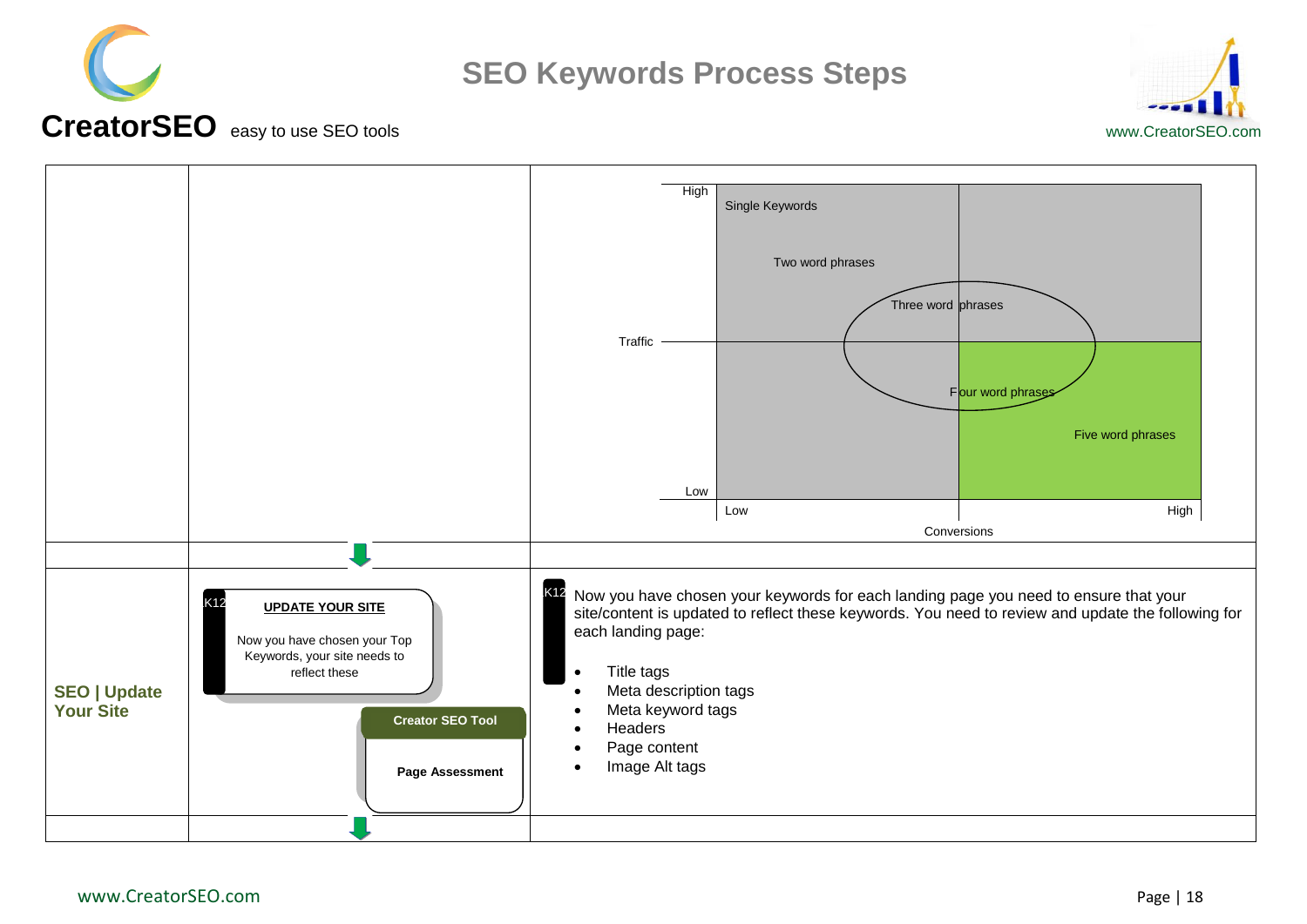



<span id="page-18-0"></span>

| <b>SEO</b>   Title tags | K13<br><b>WEB PAGE REVIEW:</b><br><b>TITLE tags</b><br>Update meta description to include<br>key words/phrases/geographies<br><b>Creator SEO Tool</b><br><b>Page Assessment</b> | K <sub>13</sub><br>The title tag helps searchers find your site. The Title tag is within the header of an XHTML<br>document that defines the title of the webpage that will appear in the browser toolbar. A title tag is<br>required in all HTML/XHTML documents/webpages.<br>If you right click on your mouse (while on your webpage), select 'view source' to see the source<br>code for this page. Some sites may have this source hidden; use the CreatorSEO 'Page<br>Assessment' Tool to find the Title tag. You will see near the top for example <meta <br="" name="title"/> content="Creator SEO Search Engine Optimization Tools improve your rankings" />. In certain<br>content management systems you will be able to update this, if not you will need to get your local<br>IT/web development support to update this for you. |
|-------------------------|---------------------------------------------------------------------------------------------------------------------------------------------------------------------------------|----------------------------------------------------------------------------------------------------------------------------------------------------------------------------------------------------------------------------------------------------------------------------------------------------------------------------------------------------------------------------------------------------------------------------------------------------------------------------------------------------------------------------------------------------------------------------------------------------------------------------------------------------------------------------------------------------------------------------------------------------------------------------------------------------------------------------------------------|
|                         |                                                                                                                                                                                 | Use keywords and/or your brand at the beginning or end of your title tag. When choosing the<br>keywords to include in a title tag: use as many as possible, i.e. those that are completely relevant<br>to the particular page. Above all keep in mind the search terms that your audience use to reach<br>your site.                                                                                                                                                                                                                                                                                                                                                                                                                                                                                                                         |
|                         |                                                                                                                                                                                 | Limit your title tag to a maximum of 65 characters (including spaces).                                                                                                                                                                                                                                                                                                                                                                                                                                                                                                                                                                                                                                                                                                                                                                       |
|                         |                                                                                                                                                                                 | If you want to get more than one message across in a title tag you can split these using a divider<br>i.e. ' ' or an arrow '>' or hyphen $-$ '.                                                                                                                                                                                                                                                                                                                                                                                                                                                                                                                                                                                                                                                                                              |
|                         |                                                                                                                                                                                 | At CreatorSEO, we have found it useful to use the same title tag as Header (H1) on a page:<br>focuses the keywords and shows consistency.                                                                                                                                                                                                                                                                                                                                                                                                                                                                                                                                                                                                                                                                                                    |
|                         |                                                                                                                                                                                 |                                                                                                                                                                                                                                                                                                                                                                                                                                                                                                                                                                                                                                                                                                                                                                                                                                              |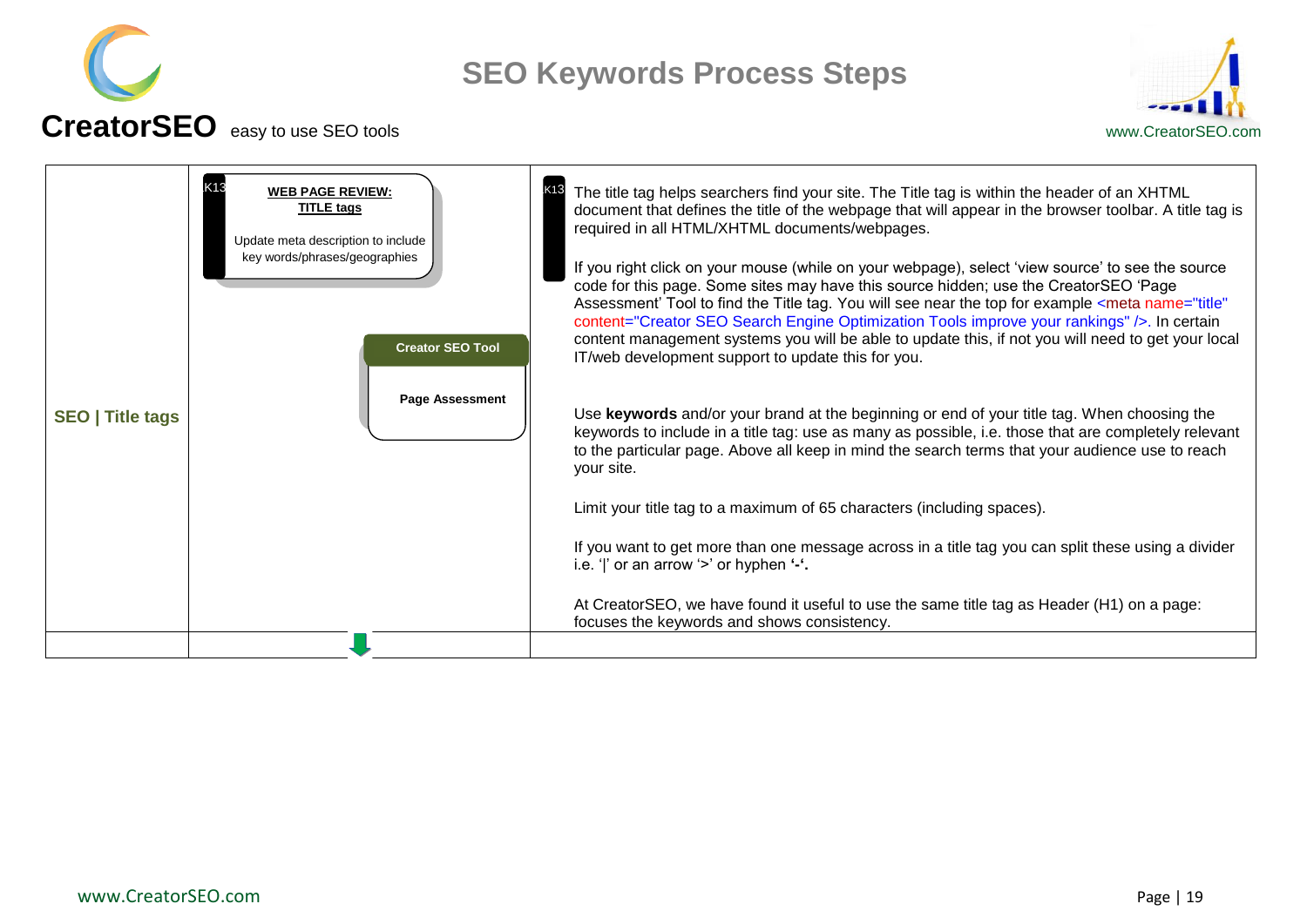



<span id="page-19-0"></span>**SEO | Meta Description** The Meta Description is very important for good SEO. Meta description tags are hidden from the user and are not visible on the page. The meta description tag allows some search engines to display a description of your site in their search results. If you right click on your mouse (while on your webpage), select "view source" to see the source code for this page. Some sites may have this source hidden; use the CreatorSEO "Page Assessment" Tool to find the Meta Description tag. You will see near the top for example <meta name="description" content="CreatorSEO develops and provides SEO -Search Engine Optimization tools, training and advice to improve your ranking on the major search engines such as Google, BING, Yahoo, Ask and so. CreatorSEO also offers SEO consultancy and training services" />. In certain content management systems you will be able to update this, if not you will need to get your local IT/web development support to update this for you. Use **keywords** and/or your brand in the meta description tag. Try to include as many of the keywords as possible in the meta description for the particular page. Above all keep in mind that your audience may read this; it can be critical for click through rates. Limit your title tag to the following: Google up to 160 characters, Yahoo up to 165 characters and Bing up to 200 characters. Any descriptions over these limits will be cut-off by the search engines. Remember you are accurately trying to describe your page content. Make sure that each meta description is unique and accurately reflects the page content. The search engines analyze each page of your site, so optimize each page according to its content. **K14** WEB PAGE REVIEW: New York 14 **META DESCRIPTION** Update meta description to include key words/phrases/geographies **Page Assessment Creator SEO Tool**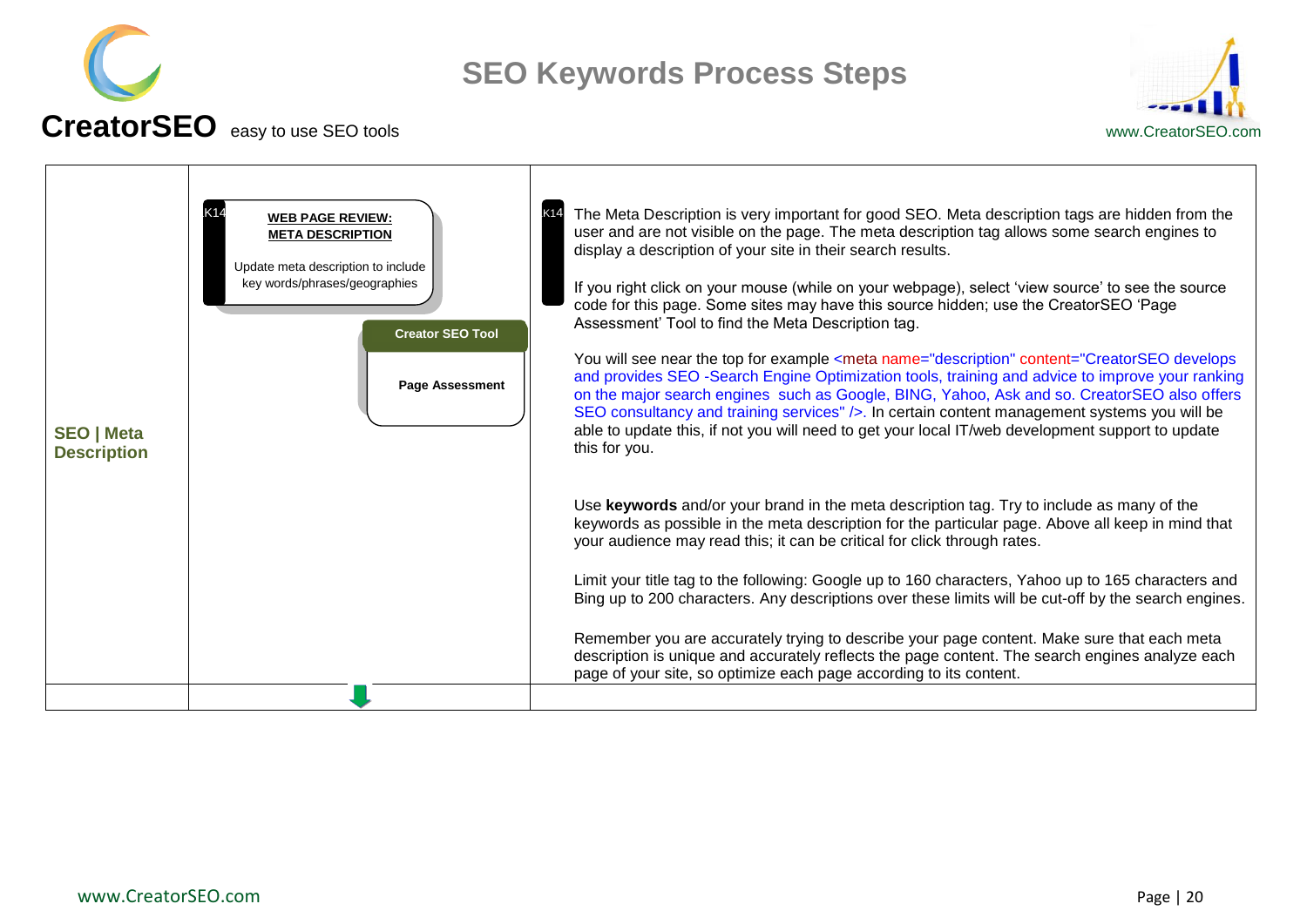



<span id="page-20-0"></span>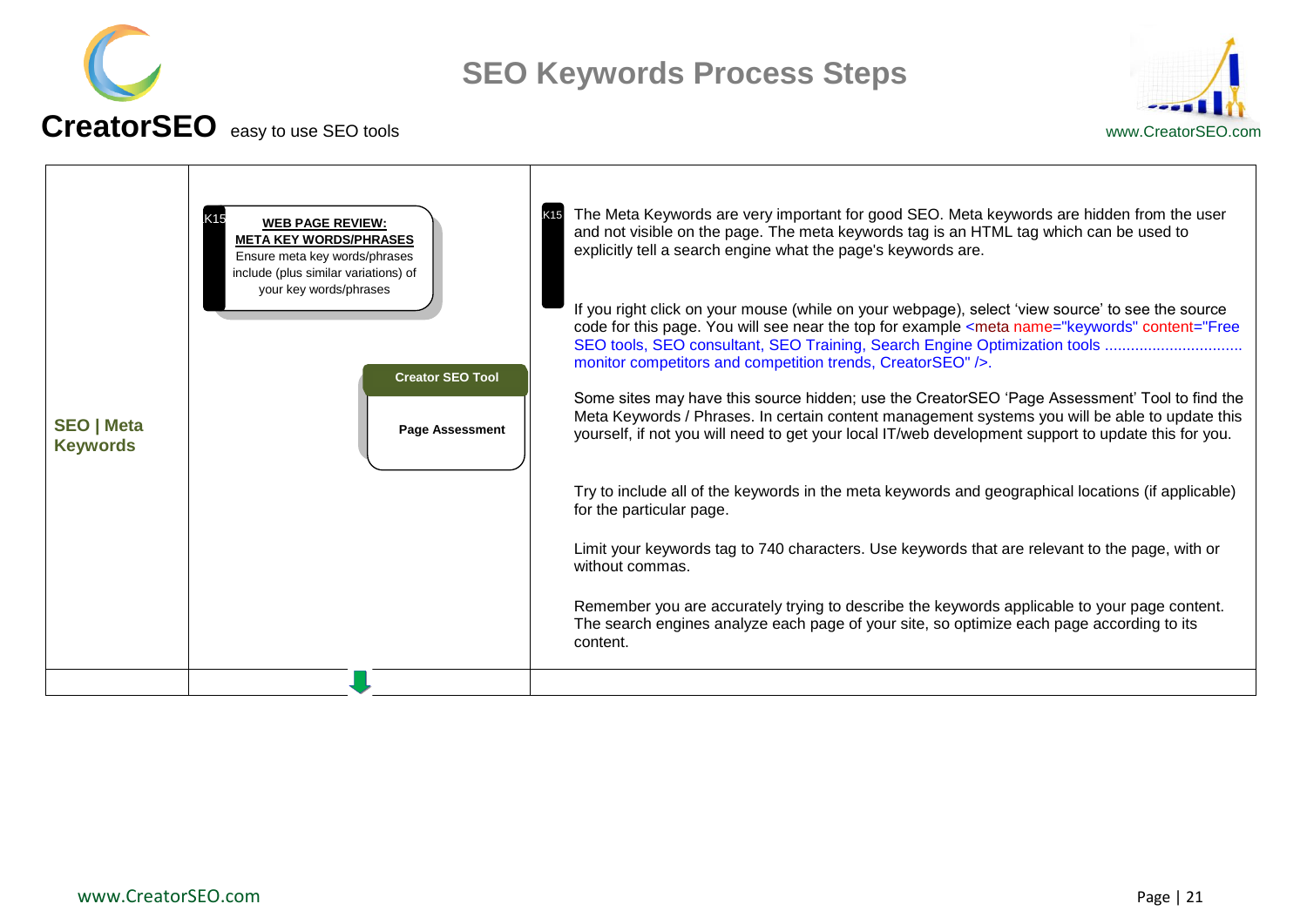



<span id="page-21-0"></span>